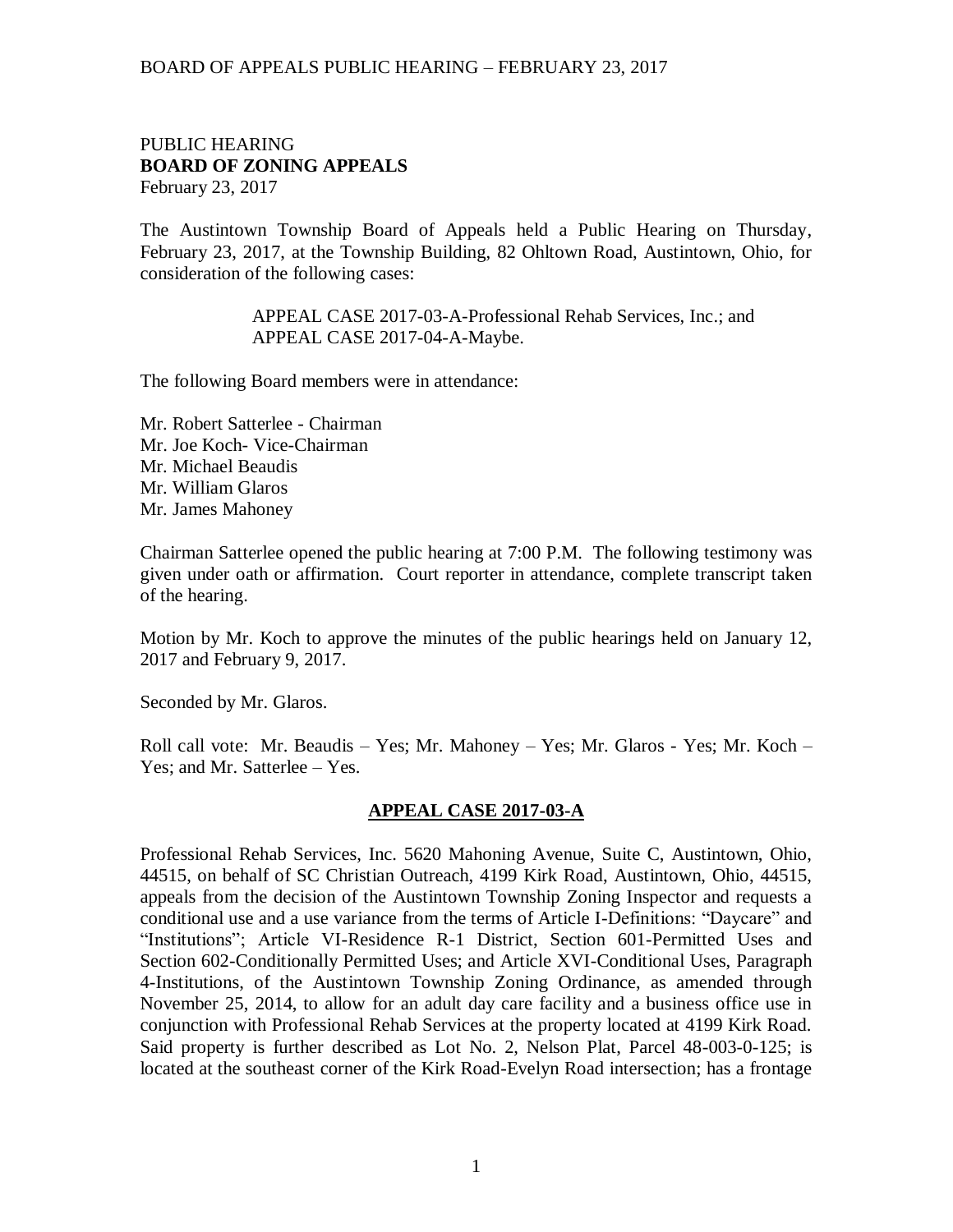of 100 feet and a depth of 400.67 feet; and is zoned as a Residential R-1 District in Austintown Township, Mahoning County, State of Ohio.

Zoning Inspector Crivelli read the applicant's e-mail request dated January 23, 2017 and a letter of request dated January 27, 2017 into the case record, referenced a letter of permission from the property owner allowing the applicant to represent the property at the public hearing, five pages of drawings of the interior of the building, a letter of determination issued by the zoning inspector dated February 2, 2017, the case mailing list prepared by the zoning office, four plat maps of the property, and a copy of ORC 5123:2- 9-51.

Mr. Satterlee stated the mailing list for case 2017-03-A will be incorporated into the case record.

Christina Gaca, 6012 Herons Circle, Austintown, Ohio, 44515, introduced her brother and stated she has been in the health care industry for 30 years. She reviewed current problems occurring in home health care such as theft of medications. The facility will follow Passport certified provider guidelines. Their business model will meet and exceed the Passport criteria. They are working with a professional from Milwaukee with their business plan and also with Medvac for both the business plan and SBA criteria.

Mr. Satterlee inquired as to improvements to the building. Vince Smith, 140 Covington Cove, Austintown, Ohio, 44515, stated they would spruce up the outside with landscaping, new gutters, paint, and a new porch in the future. The parking lot is in good condition and will probably be resealed in a year or two. The back is fenced in where the playground is located. The equipment will be removed and replaced with a garden or a bocce court. The outside appearance will be improved. He and his sister are long-time Austintown residents with kids in the school system and they have a vested interest in improving the property.

Mr. Koch inquired to client ratios and needs. Mr. Smith state the primary client will be a senior. They will also have developmental disabilities such as memory loss or clients who cannot stay at home by themselves. The facility will have a dietician, clients can choose from 90 different meal options such as puree, low sodium, or diabetic meals. There will an activity director, and an LPN under the supervision of a RN. Clients will be offered physical therapy and state tested nursing aids will be employed for items such as grooming and bathing. Meals will be structed around the clients need. Clients will be able to socialize. Their company will exceed all minimum standards. Reputation is everything. Clients will be treated like family. Most of the clients will be ambulatory. Medicaid standards require 60 square feet per person. There are no individual cubicles. There will be a huge room on the first floor and another room on the second floor. There will be a computer lab to help improve memory. Each room can host different activities so no client is stuck doing something they do not like. The main activity room will be located in the sanctuary. Two other rooms on the first floor will have a common wall removed to allow for two large rooms on the first floor.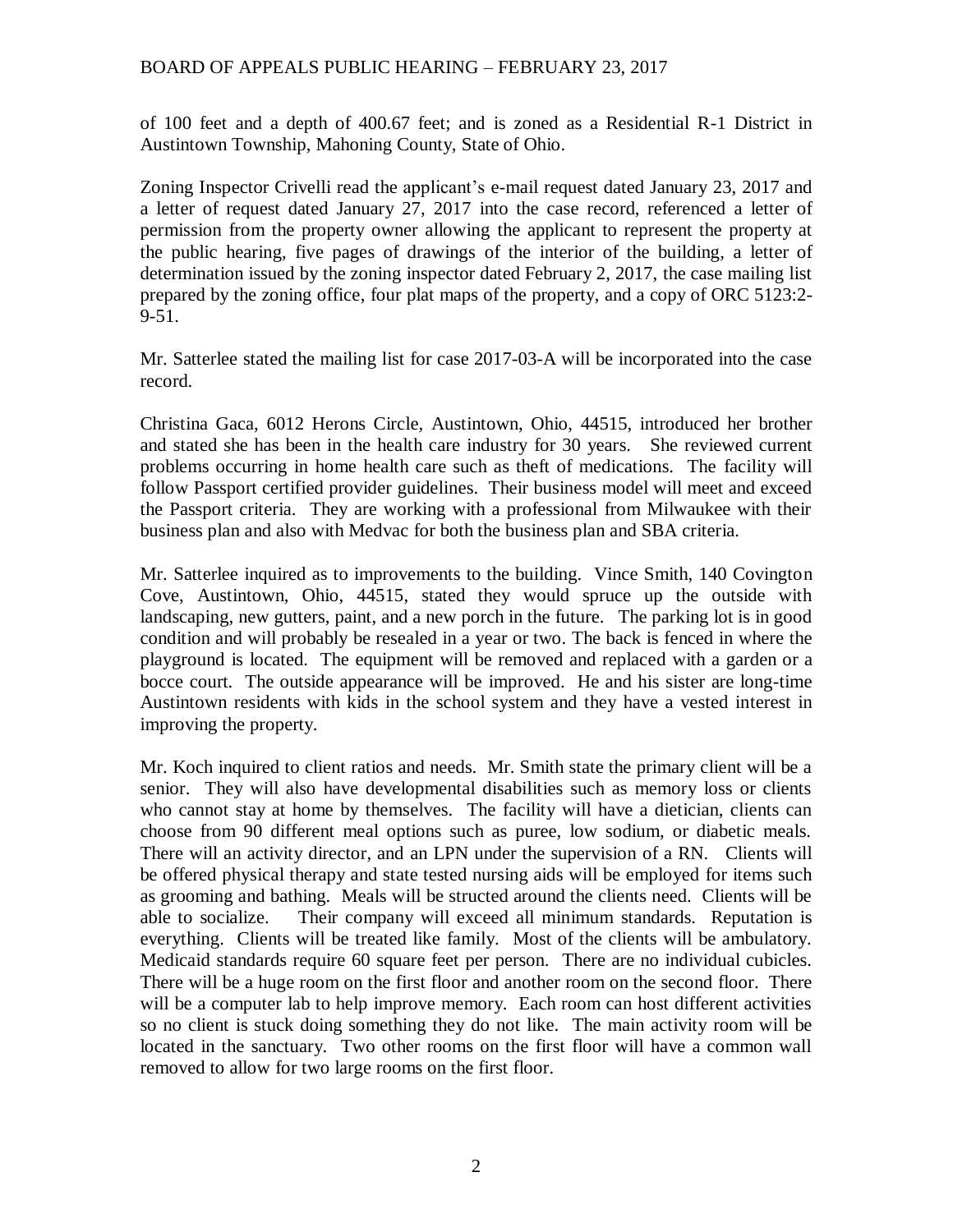Mr. Koch inquired about the previous user. Stephanie Easton, 6811 Paxton Road, Boardman, Ohio, 44512, advised she is the current owner of the building and stated it was used as a day care until July 17, 2016. In any given day there would be up to 40 children on-site. The age group was wide and included 16 year old's getting off the school bus who felt safer at the daycare than being home alone.

Mr. Satterlee inquired about overnight stays. Ms. Gaca stated this was a Monday-Friday operation with no overnight stays. A small percentage of clients will need transportation. They are working on securing an ADA van shuttle.

Mr. Koch asked if ADA compliance has been established for the restrooms. Ms. Gaca stated the bathrooms would be updated. Tracie Kaglic is the project architect. As a Passport certified provider inspections will be required and conducted. They will have to keep two of Passports clients for a three-month period and Passport will review all their medical records and do a physical inspection of the facility prior to receiving Passport certification.

Mr. Koch inquired about the Passport system. Ms. Gaca stated it is an extension of Medicaid. It is managed via the Ohio Department of Aging, Area 11 in Niles, Ohio. It is for people who are on Medicaid and provides assistance such as daycare or providing wheelchairs amongst other services. Mr. Smith advised they will be involved with veteran's groups. Ms. Gaca stated she does Medicare audits and has conducted audits in 43 states. This facility will exceed the Passport requirements.

Mr. Koch inquired about their client population and the safety of the children at the elementary school. Mr. Smith stated they have a pre-screening process and would not take any clients they would not have control over in any situation. The staff will be well trained on different scenarios with different patients. The owners and staff will be well trained. Ms. Gaca advised Superintendent Vince Colaluca was supportive of the proposed business and did not see any conflicts with the school.

Zoning Inspector Crivelli inquired about buses encroaching onto school property. Mr. Smith stated there is a 35 car parking lot at the rear of the facility. They will not need to utilize school property for bus service. Family members will also drop clients off at the facility for those not using the transports. The buses accommodate about 10 persons.

Mr. Koch observed that if there is no state regulation why is it advantages to have an LPN and RN on staff. Ms. Gaca stated Passport does require that level of staffing. Mr. Smith stated if they are going to provide a full spectrum of services than they want to have the skilled staffing to take care of any situation that may arise. All patient needs will be known. Overall, they will strive to provide for clients daily. It is a calming effect for clients to see the same people every day versus clients visiting different facilities. They have no plans at this point for expansion at this location. They are considering a facility in Trumbull County. Mr. Smith stated if they outgrow the building that would be indicative that they did everything right. They will be hands on owners as they live in Austintown. They will move their Austintown office to this facility. The basement in the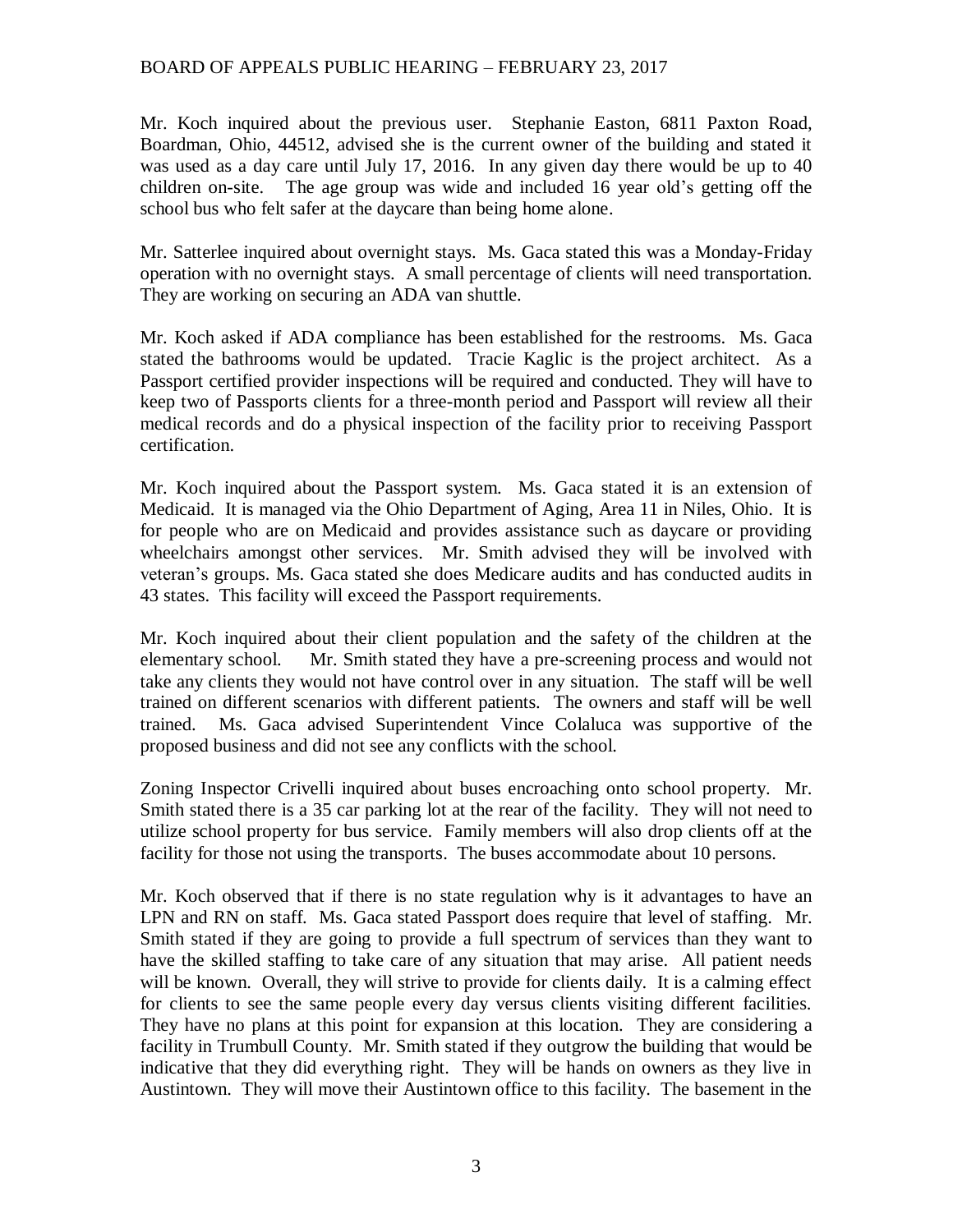back will be used for the relocated office. Mr. Smith business plan projects a profit in the first year.

Mr. Beaudis inquired about dementia clients. Mr. Smith stated they will screen clients for services needed. Recent research indicates dementia clients do better with a mix of people versus being in a lock down facility. Currently there will be a 1 to 6 ratio but that could be reduced to a 1 to 5 ratio if they have a number of dementia clients. They do not want to lock clients down. The back could be gated so they can get fresh air and listen to the birds. There could be Humming bird stations and things of that nature outdoors so they are not cooped up all the time.

Mr. Koch inquired about reimbursement. Ms. Gaca stated Medicare has a set fee schedule. They look at the client as intensive or hand services. There are different rates for each service provided. Mr. Smith stated the national average is \$65.00 a day for reimbursement. Mr. Smith explained the benefit of this service versus a stranger coming into your house while you are gone. There will be social interaction. Medications can be dispensed along with meals. There will be a full day and half day rates. A North Jackson company will provide up to 90 different meals. None of the meals will be frozen. They can be microwaved and then served hot on a plate. Each meal plan will suit the client's specific needs such as diabetic.

Mr. Koch asked the purchase price of the property. Mr. Smith advised \$184,000.00. They will do new interior floors and painting. The financing is in place for the renovations.

No one else in attendance to speak for the request.

William Michael, 4204 Kirk Road, stated he lives across the street and asked how many people were notified and who is for it and against it. Zoning Inspector Crivelli explained how the mailing list was created. He advised eight letters were mailed and no one called the zoning office regarding the case. The mailing had the legal notice, the applicant's email, and few other documents. Mr. Michael observed none of his neighbors are present.

There was discussion of the Business B-1 District across the street.

No one else in attendance to speak against the request.

**2017-03-A- Professional Rehab Services, Inc.**: Motion by Mr. Koch to approve the conditional use and variance as per the presentation of the applicants and all their representations.

Seconded by Mr. Glaros.

Roll call vote: Mr. Beaudis – Yes; Mr. Mahoney – Yes; Mr. Glaros - Yes; Mr. Koch – Yes; and Mr. Satterlee – Yes.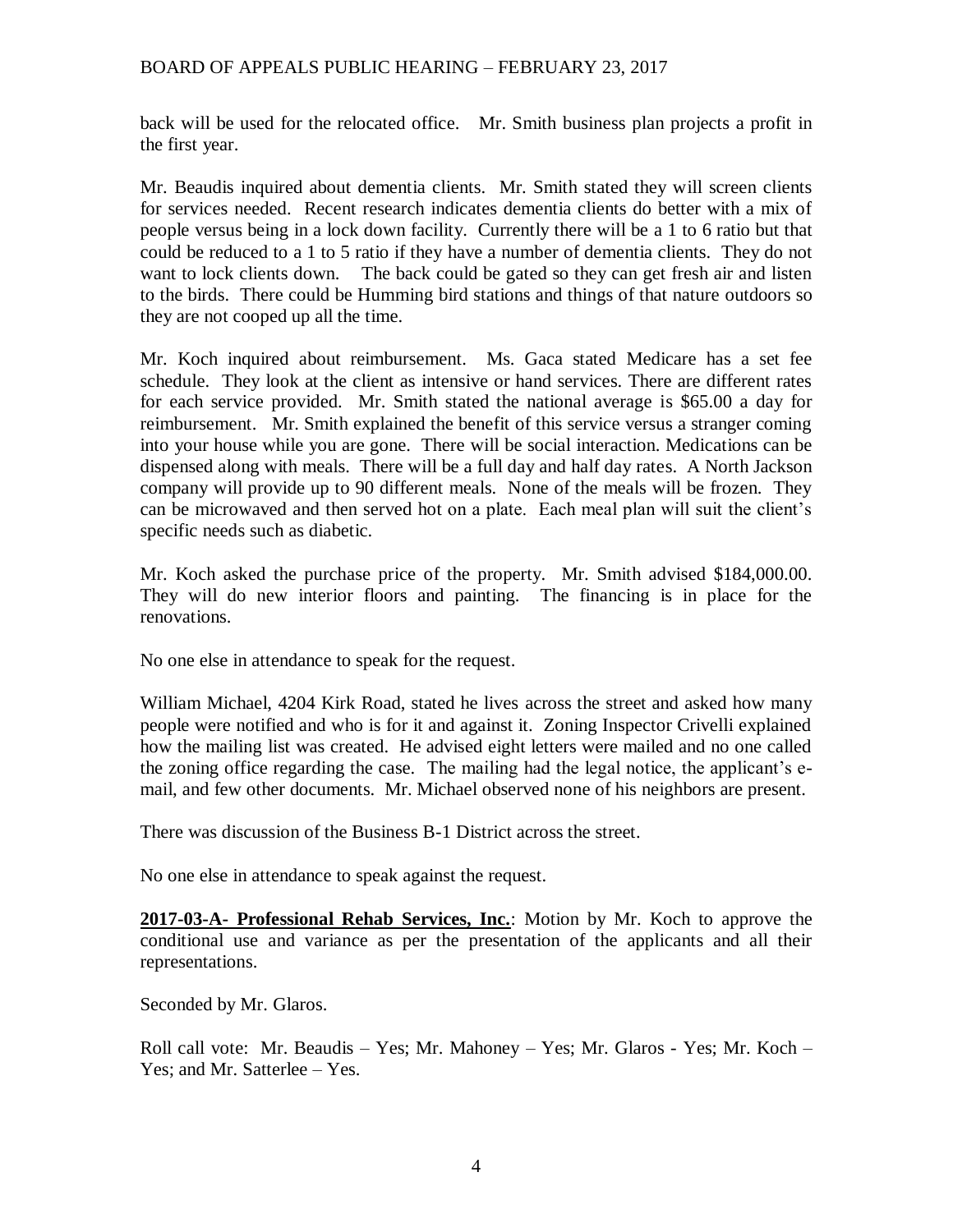Zoning Inspector Crivelli advised they are still subject to building and fire code. A zoning permit will be needed for the new signage and porch.

### **APPEAL CASE 2017-04-A**

Richard A. and Linda K. Maybe, 494 South Edgehill Avenue, Austintown, Ohio, 44515, appeals from the decision of the Austintown Township Zoning Inspector and requests a variance from the terms of Article VI-Residence R-1 District, Section 604-Private Garages and other Outbuildings and Carports, of the Austintown Township Zoning Ordinance, as amended through November 25, 2014, to allow for placement of a detached carport measuring 18' x 21' (378 sq. ft.) to be placed within the driveway front setback. No detached garage or other outbuilding shall be placed nearer to a front building setback line than forty (40) feet. Said property is zoned as a Residential R-1 District in Austintown Township, Mahoning County, State of Ohio.

Zoning Inspector Crivelli read the applicant's letter of request dated January 24, 2017 into the case record, referenced an elevation drawing, a GIS site plan, the case mailing list prepared by the zoning office, and two plat maps of the property. A letter of objection dated February 17, 2017 from Carol McClain, 521 Westgate Boulevard was read into the case record

Mr. Satterlee stated the mailing list for case 2017-04-A will be incorporated into the case record.

Linda K. Maybe, 494 South Edgehill Avenue, Austintown, Ohio, 44515, advised she got the letter of objection and the structure is not going in the front yard. She does not know the person and they live on the other street and she cannot see her house. This will cost a thousand dollars. She has an expensive jeep. The carport is nice looking. The neighbor is misinformed.

Mr. Satterlee asked why she can't put the vehicle in the large garage she already has. Mrs. Maybe stated there are two vehicles, a motorcycle, a snow plow and many other titems in the garage. She stated she is upset about this and doesn't bother anyone and this is not going in the front yard.

Mr. Satterlee observed the changing of the characteristics of the neighborhood. He stated everyone has garages and not carports.

Mr. Glaros asked the number of vehicles and people living in the home. Mrs. Maybe stated two people live there. She has an antique car in the garage, a good car in the garage in addition to a work car and the everyday car. The jeep is from Florida and is in very good shape.

There was discussion of detached versus attached structures and their corresponding setbacks.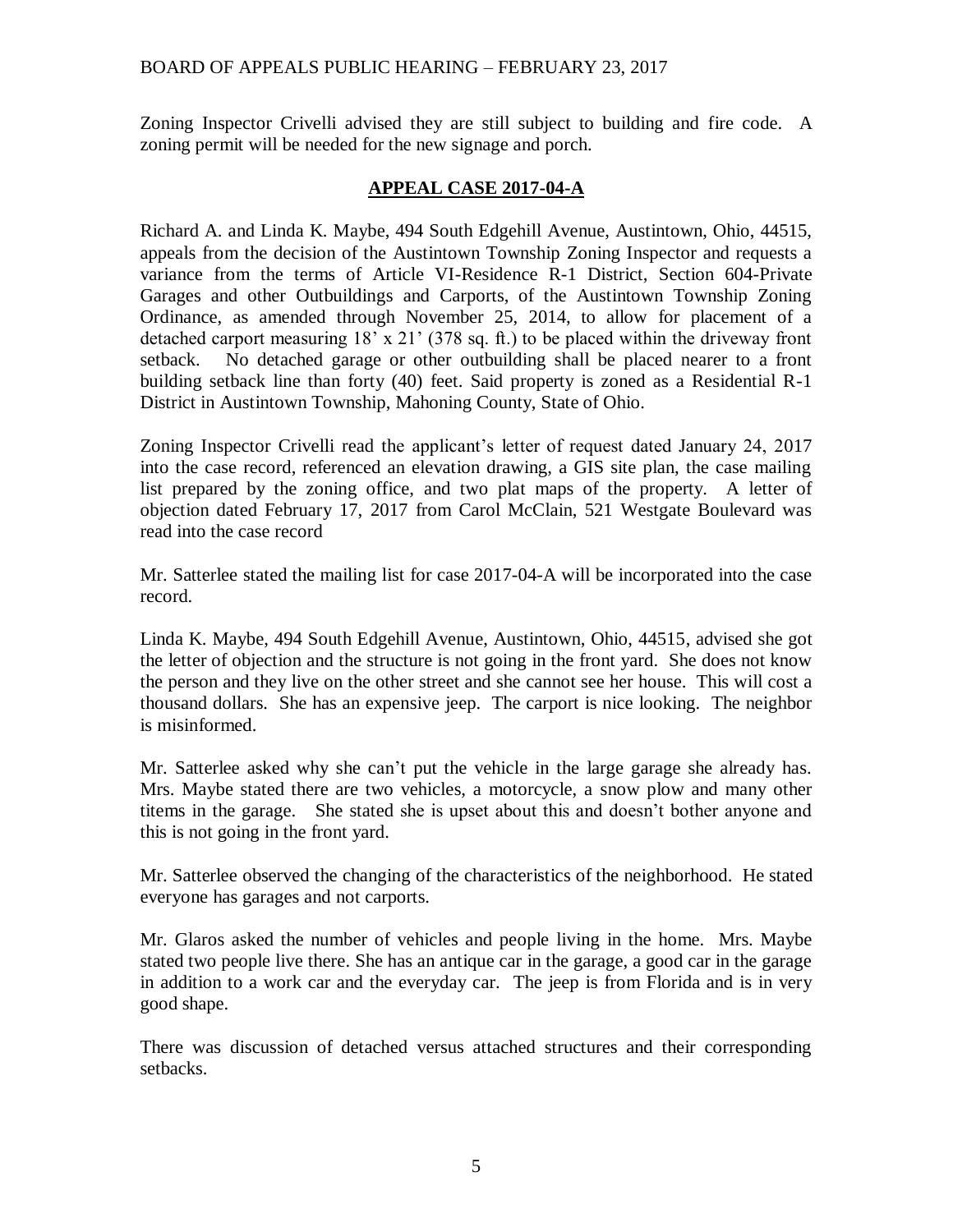Mr. Beaudis asked if the garage door worked. Mrs. Maybe answered in the affirmative and stated she has a new garage door opener.

Wilma Kieffer, 509 Westgate Boulevard, stated her rear yard abuts the side yard of the applicant. She looks at her cars, trailers and trash cans. What else is she going to put under the carport that will be visible from her property?

Carol McClain, 521 Westgate Boulevard, stated she was against the request. Most people in the development have pride in their lawns and the houses look respectable. A carport will not add to the area. Mr. Satterlee advised the carport will be placed about 20 feet behind the house and not placed in the front yard.

Mr. Koch advised one of the standards he looks at is how you take care of the front of the garage. He stated the front is already cluttered and the carport will add to the clutter and create the need to constantly move cars around. It doesn't pass the "practical" test. Mr. Koch stated another year from now this will be an eyesore.

No one else in attendance to speak for the request.

No one in attendance to speak against the request.

The Board adjourned into executive session at 8:13P.M.

The Board reconvened from executive session at 8:18 P.M.

**2017-24-A-Maybe:** Motion by Mr. Koch to disapprove the variance request due to the substantial nature of the variance and being that the central character of the neighborhood would be substantially altered by the granting of the variance and the property owner's predicament can be obviated through changing the existing garage or attaching something to the house to solve her problem.

Seconded by Mr. Glaros.

Roll call vote: Mr. Beaudis – Yes; Mr. Mahoney – Yes; Mr. Glaros - Yes; Mr. Koch – Yes; and Mr. Satterlee – Yes.

Zoning Inspector Crivelli advised the applicant she has 30 days to file an appeal in Mahoning County Common Pleas Court and suggested she seek legal counsel.

There being nothing further to come before the Board, the hearing was adjourned at 8:20 P.M.

AUSTINTOWN BOARD OF ZONING APPEALS

Darren L. Crivelli, Zoning Inspector, Austintown Township